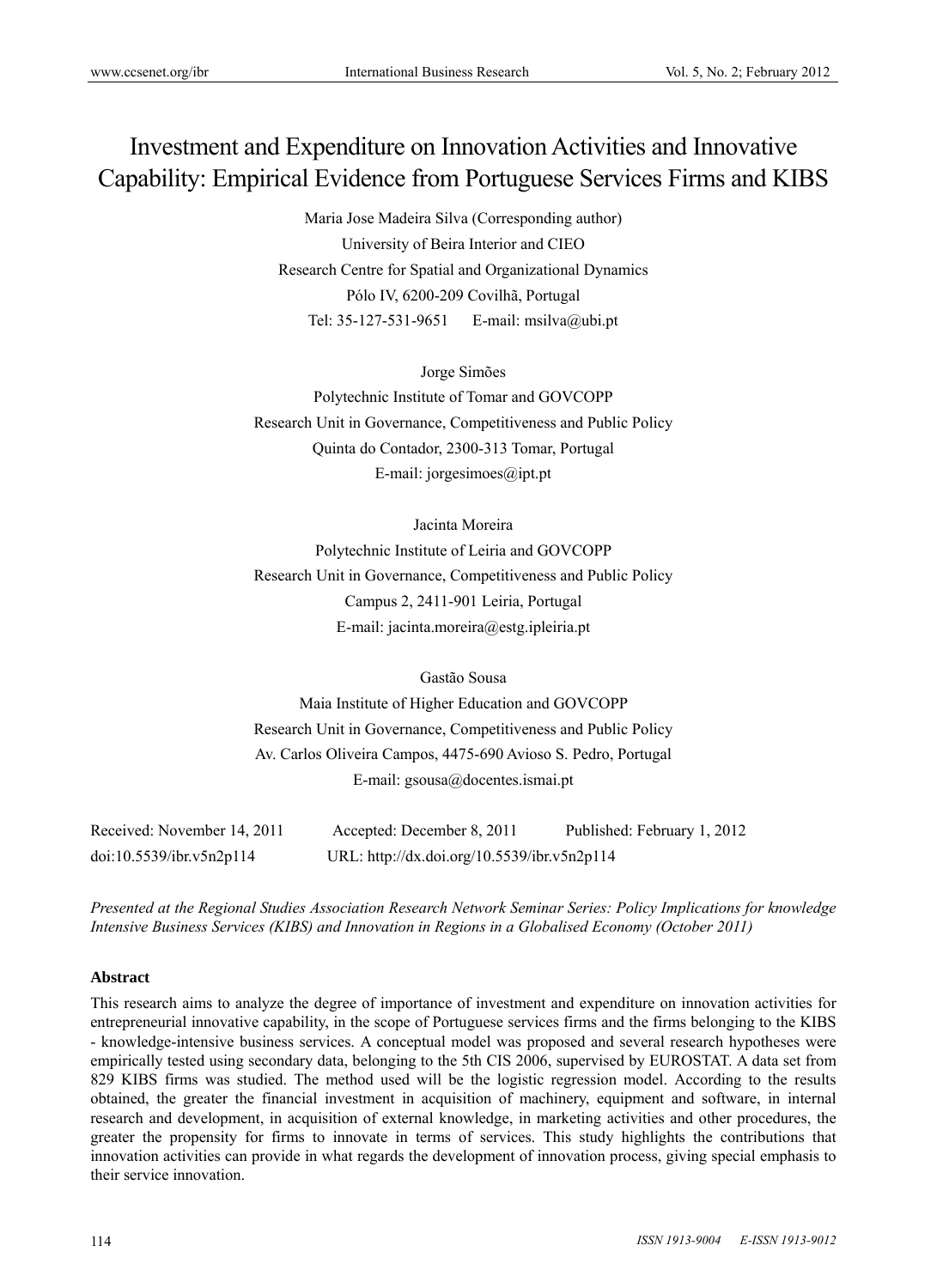**Keywords:** Innovation, KIBS, Services, Innovative Capability, CIS

# **1. Introduction**

The growing tendency of globalization and interdependency of economies is inferred in highly competitive and chaotic context for the firm. In this sense, it is of major relevance to analyse the determinant factors of innovative capability of firms in general and of service firms in particular, due to the great importance that these firms present in the economy of the countries. In fact, in the last decades there has been an evolution of the role of the services sector in the economy, not only due to the importance of this sector assumes in innovation, but also in the competitiveness, in job creation and in the economic growth (Hauknes, 1998; de Jong, Bruins, Dolfsma & Meijaard, 2003; Howells & Tether, 2004). A study carried out by The European Union regarding 25 countries, corroborates these facts since, in 2004, services sector firms, in average contribute 39,9% towards total employment and for 46,2% of value added (Arundel, Kanerva, Cruysen & Hollanders, 2007).

Taking in account the role carried out by the countries' service firms, the fact that some of these firms present a tendency towards innovation is becoming increasingly important since it is a fundamental competitive advantage in the sector (Tether, 2005). In such way, it is necessary to understand, among the innumerable factors that influence the innovative character of a service organization, which are the real relevant factors when stimulating the innovative capacity of a service firm, with the intention of adequately mobilizing the firms of the sector that seek innovation as a competitive advantage.

Gallouj (2002) stated that the studies which approach innovation in service firms suggest several factors that influence the innovative capacity of this type of firm. However, so that organizational actions and public policies are efficient, it is necessary to reduce the amount of factors to a set that actually represents a stimulus towards the innovative capacity of a service firm. But, among the innumerable factors, which are truly relevant?

Therefore, the aim of the present study is to identify, amongst a set of internal and external factors, those that influence the innovative capacity of service firms, namely: investments in innovation, entrepreneurial dimension, sector of activity, internationalization, external sources of information and the capacity to establish relationships and partnerships.

The present study aims to analyse the importance of the determinant internal and external factors of innovation capability of services firms. Factors previously analysed in other studies (Silva, 2003; Silva & Leitão, 2009), present a significant impact in the innovative capability in the sector of industrial firms however, at services level there is a need to identify and analyse which factors really stimulate or restrain entrepreneurial innovative capability.

This study has as reference the innovation in services approach, the services innovation approach and the reference approach regarding the innovation topic, where the systemic approach of innovation and the network and intraorganizational approach is emphasized. Considering this conceptual frame, hypotheses were formulated to test and analyse factors that limit the activity and the innovative performance of Portuguese services firms.

To empirically test the formulated hypothesis, secondary data provided by "OCES– Observatório da Ciência e do Ensino Superior" (Higher Education and Sciences Observatory), belonging to – Community Innovation Survey (CIS 2006) were used. This questionnaire was implemented under the supervision of EUROSTAT. The general linear regression model, namely the logistic regression model is applied.

The study is structured as follows: section two, provides relevant literature about the topic of innovation in services, a conceptual model is proposed and are formulated the hypotheses to be empirically tested in the statistical model. Section three defines the sample, the variables used in the empirical study are described and characterized and finally the logistic regression model is presented. In section four, the obtained results are discussed in the scope of the literature considered relevant. In the last section, the main concluding remarks as well as guidelines for futures research are presented.

## **2. Innovation in Services**

According to Miles (2001), the literature about services has registered an intense evolution since the 60s. There has been a growing interest in the study of innovation in services. This is due to the fact that the service sector presents an above average growth (Segal-Horn, 2006; Sundbo, 2009), which concerns new firms, job creation and, still, the contribution of these firms towards development and generation of wealth for the region and countries. The service sector covers a wide range of activities with differing characteristics (Hauknes, 1998; Drejer, 2004; Hipp & Grupp, 2005; Miles, 2005; Vries, 2006). Sectors such as information technology, finance, transports and communication have been of major importance in the internal product of nations, either in developed countries or, in developing countries (Camacho & Rodriguez, 2005).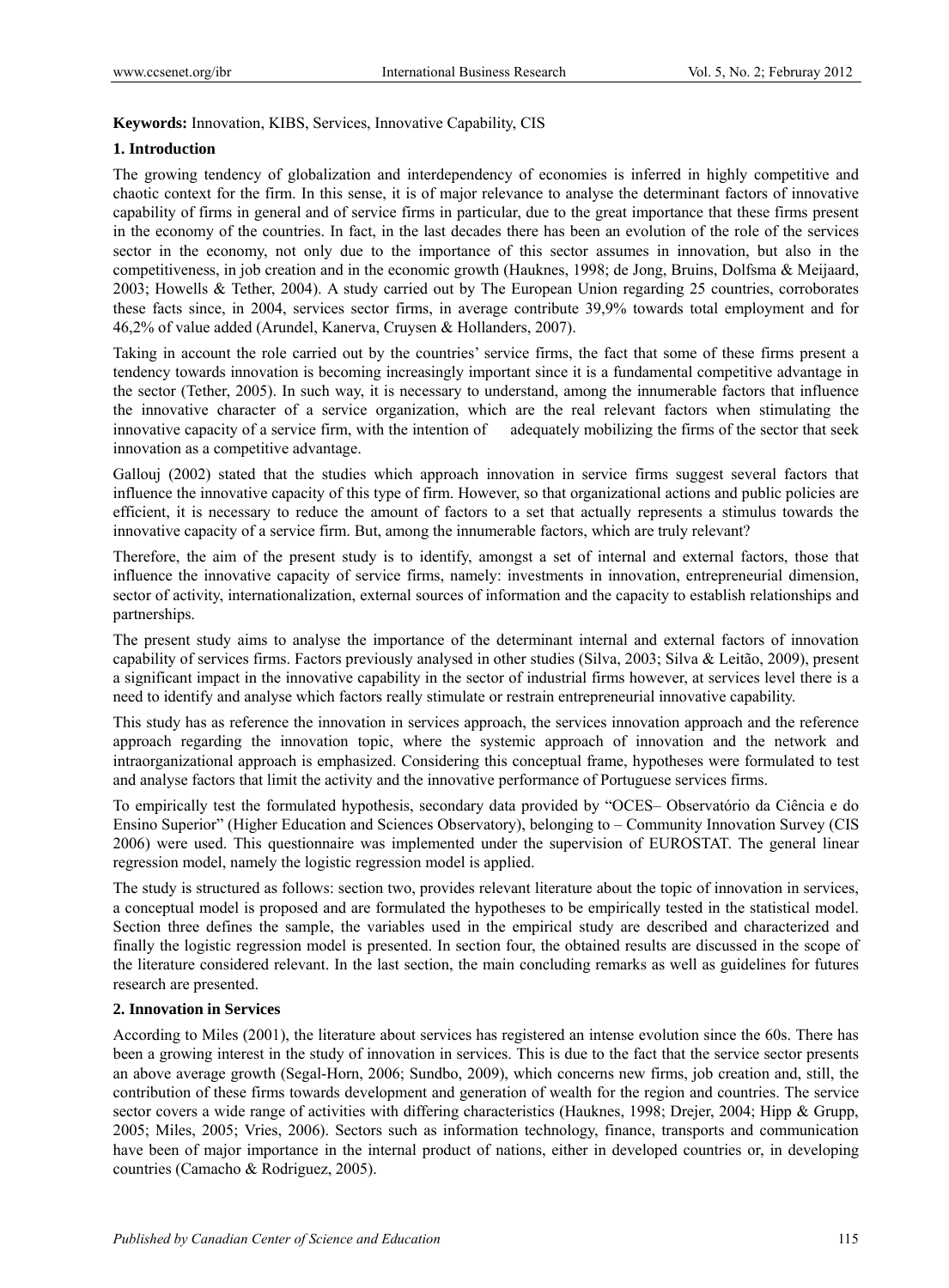According to the Oslo Manual (OCDE, 2005), innovation in services is organized in a less formal way, it is less technological and is more incremental in nature. Sundbo & Gallouj (1998, 2000) divided the innovation in services into five categories: product innovation (a new product or new service which, when sold, involves service supply); process innovation (change in one or more procedures to produce or provide a service); organizational innovation (new form of management and organization); market (market changes such as, the discovery of previously non-existing segment ad hoc innovation (search of a solution towards a certain problem presented by a client).

Gallouj & Weinstein (1997) noticed that it is difficult to analyse innovation in the service sector due to two reasons, firstly, because innovation theories were developed under the scope of the study of technological innovation, in industrial firms and secondly because it is not easy to measure and detect changes in services, due to specific characteristics of their activities. The literature revision in the scope of innovation in service embraces three fundamental approaches: assimilation, demarcation and synthesis. (Haukens, 1998; Gallouj, 1998; Sundbo & Gallouj, 1998; Freeman & Louçã, 2001; Coombs & Miles, 2000; Howells, 2000, 2001; Gallouj, 2002; Howells, 2003; Howells & Tether, 2004; Drejer, 2004; Miles, 2005; Vries, 2006).

Studies with an assimilation/technologists approach view services from a manufacturing perspective. These studies are the most numerous and tend to focus on the impact of technology on services (Barras, 1986, 1990; Gallouj, 1998; Freeman & Louçã, 2001; Gallouj, 2002). Studies demarcation/ services-oriented approach start from the notion that services are distinctly different from manufacturing and that service innovation has features that requires new theories (Gallouj and Weinstein, 1997; Sundbo & Gallouj, 1998; Coombs & Miles, 2000) Studies synthesis/ integrative approach recognized that services innovation focuses attention on hitherto neglected elements of innovation, which are relevant to booth service and manufacturing (Coombs and Miles, 2000; Drejer, 2004; Miles, 2005; Vries, 2006).

These approaches show that innovation in services differs from innovation in products. According to Sundbo (1997) and Tether & Hipp (2002), the specific characteristics of services (intangibility, heterogeneity, perishability and simultaneously of production and consumption) differentiate them from physical products, bring difficulties and restrictions to imports of programs and management models related to innovation in the industrial sector. Such services have special features that require specific innovative models for the sector; somewhat still scarce in the literature (Barras 1986, 1990; Edgett, 1993; Gallouj, 1998, 2002; Pires, Sarkar & Carvalho, 2008).

Despite the absence felt by the researchers, during the last years, some studies show that the innovation in services leads towards a greater level of growth and dynamism of the economic activity (Sundbo, 1997; De Brentani, 2001). This is due to the entry barriers relatively low, the higher possibility of intangibility, and of achieving sustainable competitive advantages, such as it happens with physical goods (de Jong & Vermeulen, 2003; Oke, 2007; Toinonen & Tuominen, 2009).

During the last two decades, the deregulation and globalization of markets, as well as internationalization of service firms, originated severe competition between these firms (Elche e González, 2008). These trends set innovation in services in the heart, as a means of constant adaptation to a turbulent environment, which requires a continuous stream of new market offers (Stevens & Dimitriadis, 2005; Djellal & Gallouj, 2008).

The capability for innovating, at the level of services, is entitled entrepreneurial innovative capability. Therefore, the term entrepreneurial innovative capability was used in this study to integrate the several components that result from the innovative process of the services firm, namely service innovation, process innovation, organizational innovation and marketing innovation (OCDE, 2005). The study of entrepreneurial innovative capability at the services level is of major concern here. Thus the firm is considered innovative if "it introduced new or technologically improved service during 2004-2006" (CIS 2006, 3).

It is important to emphasize that the innovative capability varies from firm to firm and it is determined by a vast and complex number of factors, both propelling and confining of the innovative entrepreneurial process. The explanatory factors of innovation are not all considered in the factors referred here. However, there is an intention to analyse the process of innovation at an entrepreneurial level, considering the literature review of this study, the following factors are analysed: investment in innovation, regarding the formulation of research hypothesis is subsequently discussed.

The importance of investment and expenditure on innovation, within the firm, such as acquisition of machinery, equipment, software and external knowledge, is demonstrated in the studies of Mansfield (1988), Shields & Young (1994), Archibugi, Evangelista & Simonetti (1995), Weiss (2003), Camacho & Rodriguez (2005), Canopa & Stoneman (2008) and Elche & González (2008). According to these authors, the firms that make large investments in research and development, in improvement of structures and collaborator's skills, acquire a higher technological capability and consequently, have the capacity to produce more innovations. These authors argue that firms which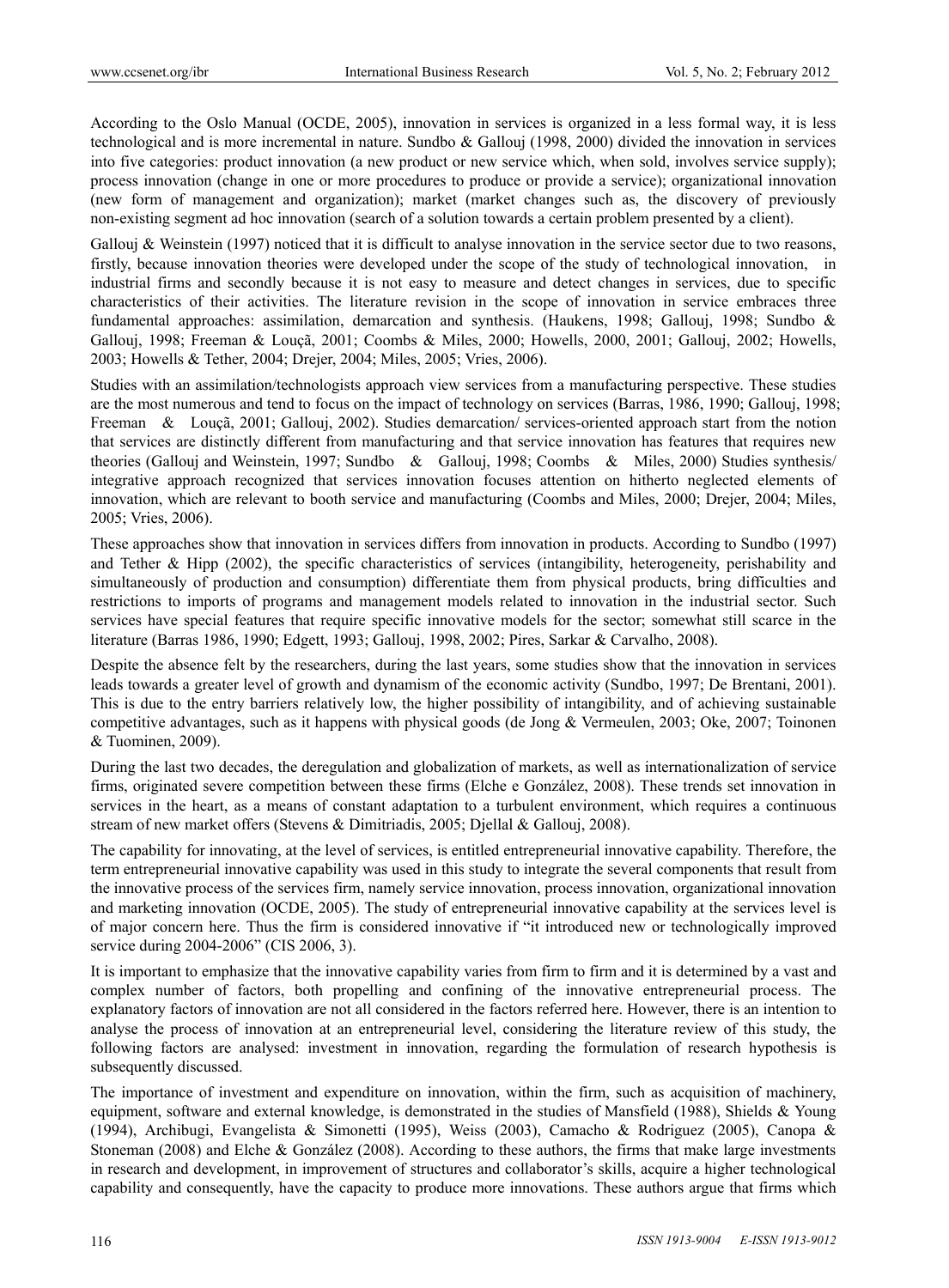invest in better structures, technology and qualified staff indicate higher innovative capability. Thus, the following relation between investment and expenditure on innovation and the entrepreneurial innovative capability:

*Hypothesis1: investment and expenditure on innovation activities is positively related to service firms' propensity to innovate in terms of products/ services* 

Based on the generic hypothesis related to investment and expenditure on innovation activities and to the typology presented in the Innovation Survey CIS 2006, the following seven specific hypotheses are formulated in this context:

*H11: Carrying out internal R&D activities is positively related to service firms' propensity to innovate in terms of products/services.* 

*H12: Carrying out external activities of R&D is positively related to service firms' propensity to innovate in terms of products/services.* 

*H13: Acquisition of machinery, equipment and software is positively related to service firms' propensity to innovate in terms of products/services.* 

*H14: Acquisition of other external knowledge is positively related to service firms' propensity to innovate in terms of products/services.* 

*H15: Carrying out training is positively related to service firms' propensity to innovate in terms of products/services.* 

*H16: Carrying out marketing activities is positively related to service firms' propensity to innovate in terms of products/services.* 

*H17: Investment and expenditure in other procedures is positively related to service firms' propensity to innovate in terms of products/services.* 

# **3. Design Research**

*3.1 Data Presentation: Population and Sample* 

The data used in this research, are secondary data, collected through a survey that consisted in a questionnaire named as Community Innovation Survey 2006 – CIS 2006 between June and November 2005. In Portugal, the survey was conducted by OCES – Observatório da Ciência e do Ensino Superior (Higher Education and Sciences Observatory), in collaboration with INE – Instituto Nacional de Estatística (National Institute of Statistics), and concerning innovative activities of Portuguese companies during the period of 2002 to 2004.

The population contemplates all the services firms according to the classification of economic activities CAE – Rev. 2.1. (CAE, 2003). The initial sample was built by INE, according to EUROSTAT'S methodological specifications, and extracted from a population of 23 348 firms registered in FUE – Ficheiro de Unidades Estatísticas do INE (File of Statistical Unit of NSI). An initial sample of 7 730 firms was withdrawn from this population, which later was corrected to 6 482 firms. Regarding the considered sample, 4 815 firms replied to the questionnaire, therefore a 74.3% response rate (OCES, 2006). From the firms of the sample, only 809 firms belonging to the services sector, more are considered (Table 1).

#### Insert Table 1 Here

Thus, the firms of the KIBS sector will be considered as innovative in the services, if they introduce new or technologically improved services during the period 2002-2004.

#### *3.2. Description and Data Characterization*

In this study, the innovative capability is measured from the information collected at the level of service innovation, being considered as the dependent variable. This dimension is presented as a dichotomy variable binary-data based which adopts value 0 if the firm did not innovate and value 1 for those that innovated. With regard to these independent variables, they are represented in Table 2, summarizing variables and measures used for each factor operationalization of the model and later used to empirically test the formulated hypothesis in the proposed conceptual model (Table 2).

## Insert Table 2 Here

## *3.3 Method: Logistic Regression Model*

From the theoretical literature review and the proposed conceptual model, it was verified that the innovative capability of the firm is a complex phenomenon influenced by a wide range of factors. Since it is necessary to explore the relationship between these factors and the innovative capability, there is an intention to study, more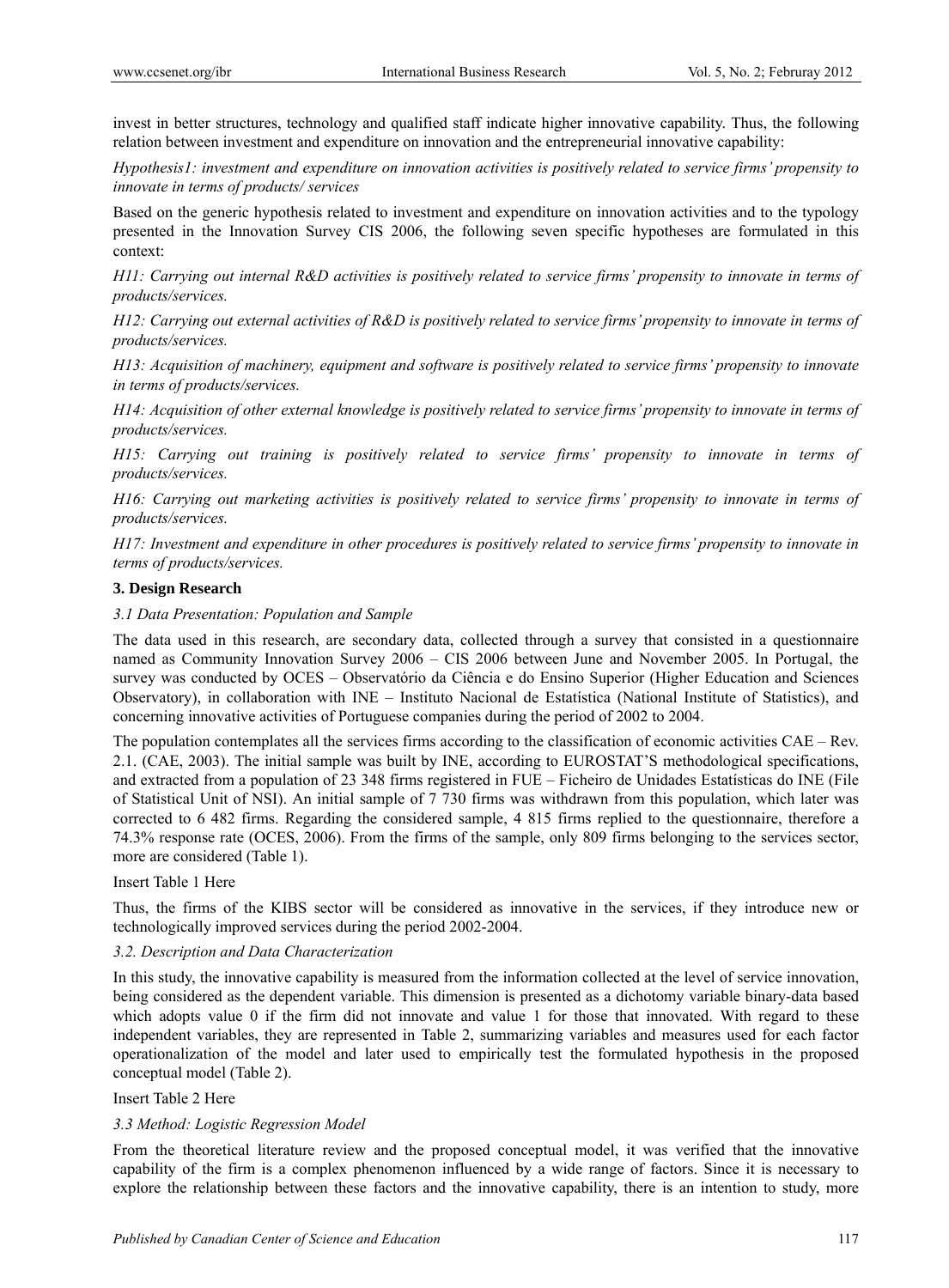specifically, the statistical relationship of a dependent variable in relation to more than one explanatory variable; it was decided to use the Logistic Regression Model (Logit Model). In the dimension of the Innovative capability of the services, there is a correspondent regression model where the variable dependent is dichotomic, so according (Hair Jr., Babin, Money & Samouel, 2003) the adequate application model is the Logit regression model. This model, has been the most widely used in the empirical studies carried out (Silva, 2003), and is being presented as an appropriate analytical technique for t conceptual models proposed, since these include a dependent categorical variable (binary or dichotomic) and several independent variables, see table 2.

#### **4. Data Analysis**

In this research stage, logistic regression models were applied to the Community Innovation Survey, testing the proposed model. Wald statistic was used as the testing statistics to analyse the behavior of variables and the adjustment quality of the proposed model. The logistic regression results for the KIBS Innovation Model are presented in table 3 (Table 3).

#### Insert Table 3 Here

The logistic regression results for the model (table 3) show that not all regression parameter estimates are statistically significant at a level of 5%. Regarding adjustment quality of the model, the results show that the predictive capability of the model is of 85.6%, which result from the comparison between the values of the variable response values predicted by the model and those observed. The Chi-square statistic test has a value of 540.72 with proof value less than the significance level of 0.05. The log-likelihood statistics, with a value of 455.75, corroborates the global significance of the model.

Considering the hypothesis formulated it was possible to identify the existence of two no supported hypothesis. The hypothesis H12, regarding external activities of R&D, did not present statistical significance to the level of 0.05.

The hypothesis H14, is not supported at a significant level of 0.05. The results don't permit to conclude about the impact the Acquisition of other external knowledge have on innovation propensity of firms innovating at the product/services level.

Concerning the generic hypothesis H1, which aimed to test the effects of investment in innovation on innovative propensity in terms of product/services, a positive relationship with significance under 0.05 was found when a service firm makes investment in internal investigation and development activities (variable Adi1), acquisition of machinery, equipment and software (Adi3), Training (Adi5), in marketing activities (Adi6), and other procedures (Adi7), it presents a greater propensity to innovate in terms of services. Considering the results obtained and those presented in column Exp (B), it is observed that by investing in the training (8.734), and internal investment in innovation (4.105), as well as implementing marketing activities (2.731), and acquisition of machinery, equipment and software (2.397) and also other procedures for developing new products (1.855), service firms are seen to be more likely to innovate in terms of services. From the significance of the values obtained, the results show that investments in training and internal investment in innovation are those which stimulate the propensity for KIBS firms to innovate most.

## **5. Conclusions and Recommendations**

The aim of this study was to analyze the degree of importance of investment and expenditure on innovation activities for entrepreneurial innovative capability, in the scope of Portuguese services firms and the firms belonging to the KIBS - knowledge-intensive business services. With the purpose of improving comprehension of innovation in services and identifying the main determinants of innovation in the service sector in the area of innovation activities, various hypotheses for investigation were formulated based on the literature review carried out of innovation in product/services. The literature review identified three fundamental approaches in the sphere of service innovation: assimilation, demarcation and synthesis.

This investigation highlights seven factors stimulating and limiting innovative capability in firm: Intramural (in-house) R&D; Extramural R&D; Acquisition of machinery, equipment and software; Acquisition of other external knowledge; Training; Adi6= Marketing activities; Other procedures. investment in innovation activities. It was in relation to these factors that the various hypotheses tested empirically were formulated.

According to the results obtained, some investments in innovation present positive and significant effects in service innovation; therefore, the greater the financial investment in acquisition of machinery, equipment and software, in internal research and development, in training, in marketing activities and other procedures, the greater the propensity for firms to innovate in terms of product/services. The analysis of the results obtained in the statistical analysis allows pointing out that, considering hypothesis, in the KIBS companies, it is possible to bear that innovation is rather a result of internal processes than the acquisition of external resources, this is due to internal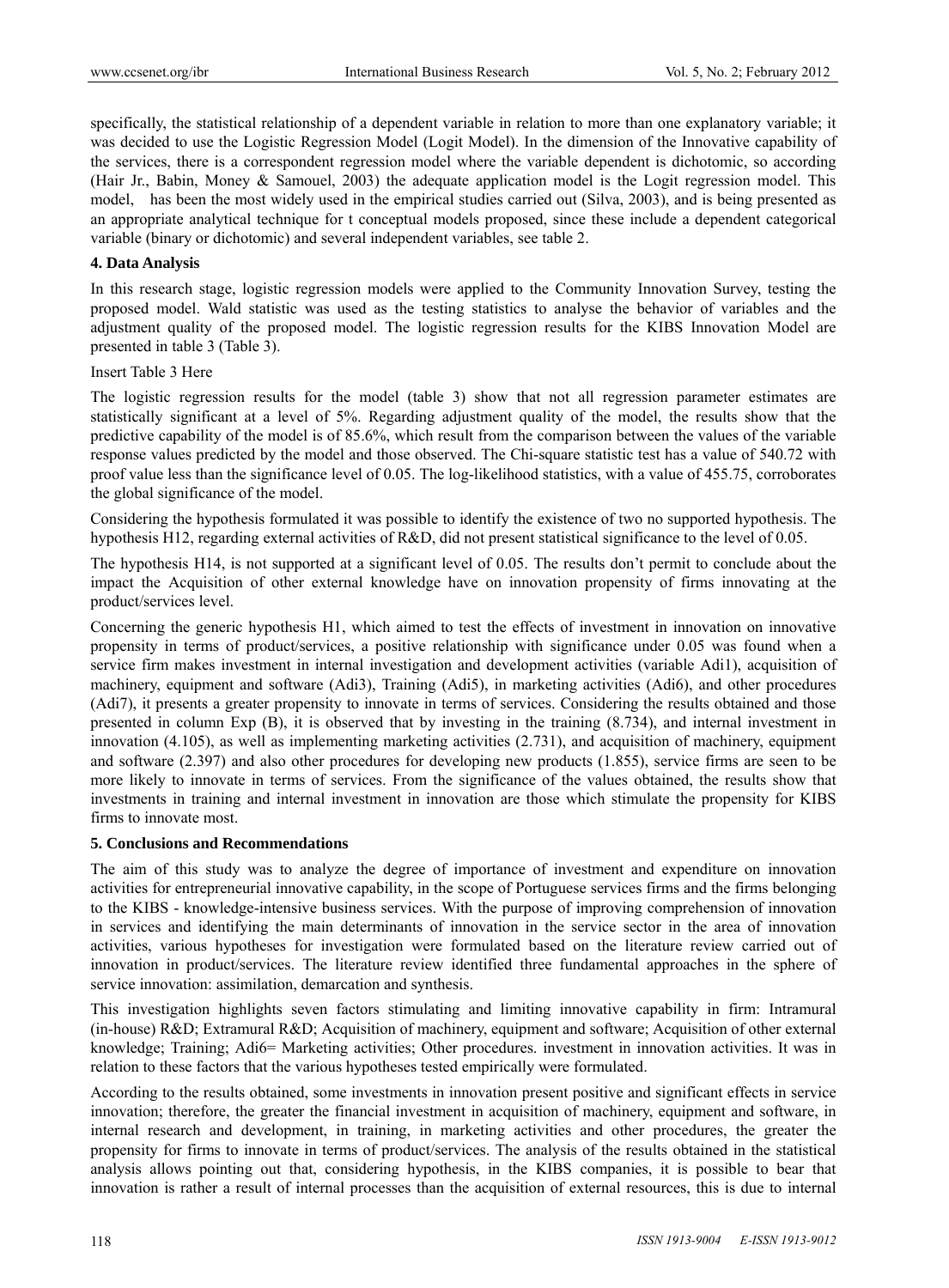characteristic of the service.

The principle contribution of this research lies in inclusion in the study of factors determining the innovative capability of service firms, seeking to increase comprehension of innovation in services and identify the main factors stimulating innovation in this sector. The investigation proposed an empirical study based on a logit model, for joint analysis that provided measurement of the direct and indirect effects of a selected set of explanatory variables of the innovative capability of KIBS Portuguese companies.

The main limitations of this study arise from the limited data obtained, through lack of access to all the results of CIS 2006, for example, the number of employees per company. Nor was it possible to draw up a comparison of results, with previous CIS, so as to assess evolutionary tendencies in the area of innovation activities and expenditure.

To continue this investigation, in future work it is proposed to repeat the empirical study with data from other European countries where the Community Innovation Survey 2006– CIS 2006 was carried out. In addition, a new study will be developed with the proposed conceptual model, with the aim of contrasting empirically data from the Community Innovation Survey 2008 – CIS 2008. From this perspective, it is considered that repetition of the investigation in Europe, more precisely in countries that responded to the same questionnaires, could also enrich study of the phenomenon of entrepreneurial innovation, and specifically the approach to service sector innovation.

## **Acknowledgements**

This article was partially funded by Foundation for Science and Technology

## **References**

Archibugi, D., Evangelista, R., & Simonetti, R. (1995). Concentration, firm size and innovation: evidence from innovation costs. *Technovation*, 15(3), 153-164. http://dx.doi.org/10.1016/0166-4972(95)96616-2

Arundel, A., Kanerva, M., Cruysen, A., & Hollanders, H. (2007). Innovation statistics for the European service sector, INNO Metrics report, Brussels: European Commission, DG Enterprise.

Barras, R. (1986). Towards a theory of innovation in services. *Research Policy*, 15(1), 161-173. http://dx.doi.org/10.1016/0048-7333(86)90012-0

Barras, R. (1990). Interactive innovation in financial and business services: The vanguard of the service revolution. *Research Policy*, 19(1), 215-237. http://dx.doi.org/10.1016/0048-7333(90)90037-7

CAE – Rev. 2.1 (2003). Classification of economic activities – rev. 2.1, Law nº 197, 27 August

Camacho, J., & Rodríguez, M. (2005). How innovative are services? An empirical analysis for Spain. *The Service Industries Journal*, 25(2), 253-271. http://dx.doi.org/10.1080/0264206042000305448

Canepa, A., & Stoneman, P. (2008). Financial constraints to innovation in the UK: evidence from CIS2 and CIS3. *Oxford Economic Papers*, 60(4), 711-731. http://dx.doi.org/10.1093/oep/gpm044

CIS 2006. (2007). Community Innovation Survey 4, Center for Science and Higher Education, Ministry of Science and Technology, Lisboa, Portugal.

Coombs, R., & Miles, I. (2000), 'Innovation, measurement and services: the new problematic', in JS Metcalfe and I. Miles (eds). *Innovation Systems in the Service Economy*: Measurement and Case Study Analysis, Boston, MA: Kluwer Academy Publisher, EUA. http://dx.doi.org/doi: 10.1016/S0148- 2963(01)00259-4.

De Brentani, U. (2001). Innovative versus incremental new business services: different keys for achieving success. *Journal of Product Innovation Management*, 18(1), 169-87. http://dx.doi.org/10.1016/S0737-6782(01)00071-6

De Jong, J., & Vermeulen, P. (2003). Organizing successful new service development: a literature review. *Management Decision*, 41(9), 844-858. http://dx.doi.org/10.1108/00251740310491706

De Jong, J., Bruins, A., Dolfsma, W., & Meijaard, J. (2003). Innovation in services firms explored: what, how and why?. EIM, *Business and Policy Research*, Zoetermeer.

Djellal, F., & Gallouj, F. (2007). Innovation and employment effects in services: a review of the literature and an agenda for research. *The Service Industries Journal*, 27(3), 193-214. http://dx.doi.org/10.1080/02642060701206959

Drejer, I. (2004). Identifying innovation in surveys of services: a schumpeterian perspective. *Research Policy*, 33(2), 551-562. http://dx.doi.org/10.1016/j.respol.2003.07.004

Edgett, S. (1993). Developing new financial services within U.K. building societies. *International Journal of Bank Marketing*, 11(3), 35-43. http://dx.doi.org/10.1108/02652329310027701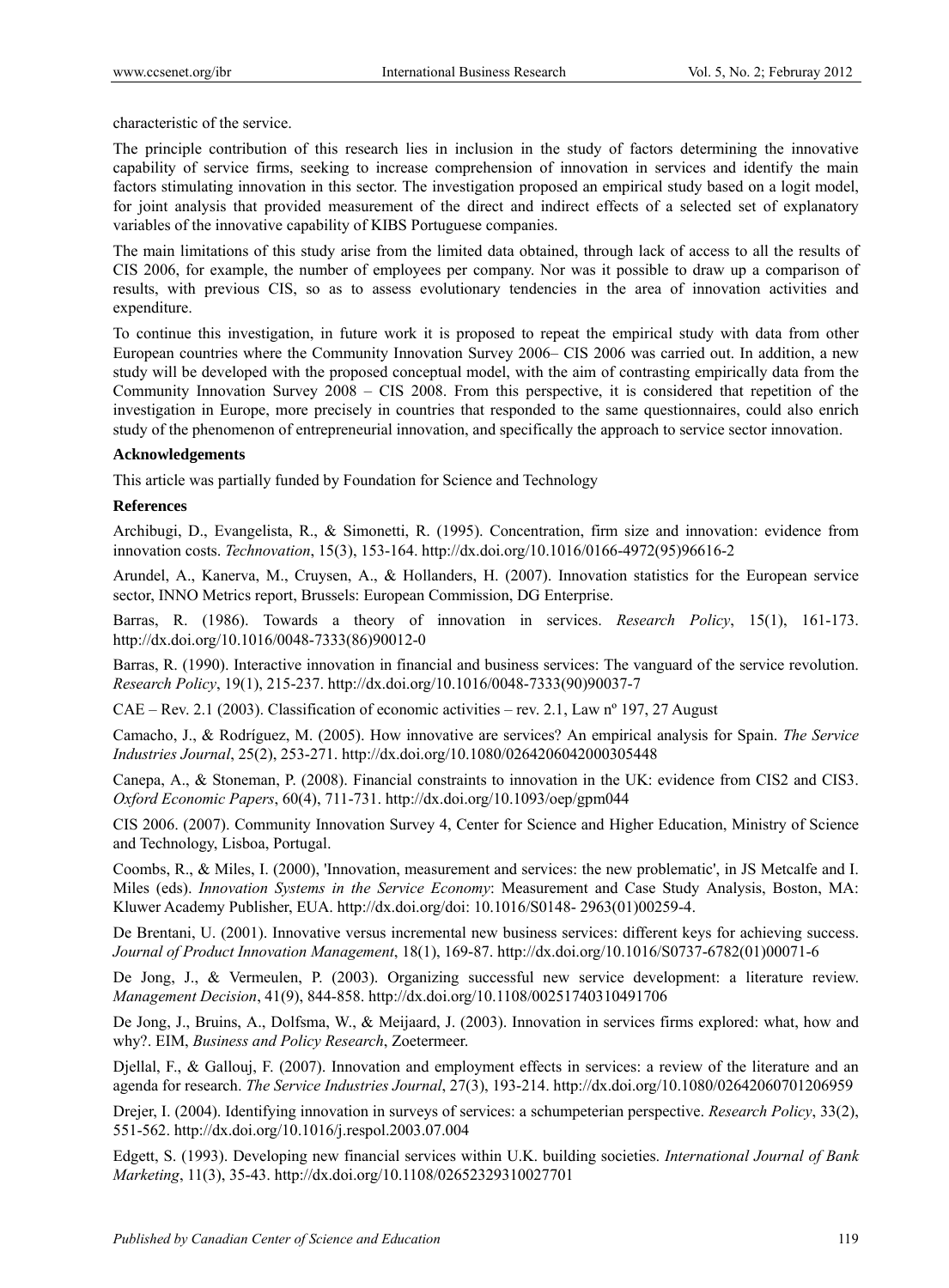Elche, D., & González, Á. (2008). Influence of innovation on performance: analysis of Spanish service firms. *The Service Industries Journal*, 28(10), 1483-1499. http://dx.doi.org/10.1080/02642060802250294

Gallouj, F. (1998). Innovation in reverse: services and the reverse product cycle, Topical Paper, SI4S, Oslo: STEP Group

Gallouj, F. (2002). Innovation in services and the attendant old and new myths. *Journal of Socio-Economis*, 31(1), 137-154. http://dx.doi.org/10.1016/S1053-5357(01)00126-3

Gallouj, F., & Weinstein, O. (1997). Innovation in services. *Research Policy*, 26(3), 537-556. http://dx.doi.org/10.1016/S0048-7333(97)00030-9

Hair Jr., J. F., Babin, B., Money, A. H., & Samouel, P. (2003). Essentials of business research methods. New Jersey: John Wiley & Sons

Hauknes, J. (1998). Services in innovation, innovation in services, Synthesis Report, nº 1, SI4S, Oslo: STEP Group

Hipp, C., & Grupp, H. (2005). Innovation in the service sector: the demand for service-specific innovation measurement concepts and typologies. *Research Policy*, 34(3), 517-535. http://dx.doi.org/10.1016/j.respol.2005.03.002

Howells, J. (2000). Innovation & services: new conceptual frameworks. CRIC Discussion Paper, n° 38, CRIC, Manchester, UK

Howells, J. (2001). The nature of innovation in services. Innovation and Productivity in Services, OCDE, Paris, French, 55-79.

Howells, J. (2003). Innovation and services: the combinatorial role of services in the knowledge-based economy. International Conference on New Trends and Challenges of Science and Technological Innovation in a Critical Era, Taipei.

Howells, J., & Tether, B. (2004). Innovation in services: issues at stake and trends, Final Report, Commission of the European Communities, Brussels-Luxembourg.

Mansfield, E. (1988). The speed and cost of industrial innovation in Japan and the United States: external vs. internal technology. *Management Science*, 34(10), 1157-1168. http://dx.doi.org/10.1287/mnsc.34.10.1157

Miles, I. (2001). *Services innovation*: a reconfiguration of innovation studies. The University of Manchester (Discussion Paper Series), Manchester, UK.

Miles, I. (2005). Innovation in services, in Fagerberg, J., Mowery, R. and Nelson, R. (Ed.). *The Oxford handbook of innovation*, Oxford: Oxford University Press, 433-458. http://dx.doi.org/10.1093/oxfordhb/9780199286805.001.0001

OCDE. (2005). OSLO manual: proposed guidelines for collecting and interpreting technological innovation data, 3rd edition, Paris, French

OCES. (2006). Ministry Science and Technology, Center of Science and Higher Education, Summary Table of Results 4º Community Innovation Survey in Portugal, Lisbon.

Oke, A. (2007). Innovation types and innovation management practices in service companies. *International Journal of Operations & Production Management*, 27(6), 564-587. http://dx.doi.org/10.1108/01443570710750268

Pires, C., Sarkar, S., & Carvalho, L. (2008). Innovation in services: how different from manufacturing?. *The Service Industries Journal*, 28(10), 1339-1356. http://dx.doi.org/10.1080/02642060802317812

Segal-Horn, S. (2006). Strategy in service organizations, in Faukner, D. & Campbell, A. (Ed.). *Strategy: a strategy overview and competitive strategy*, Oxford, UK: University press, 472-506.

Shields, M., & Young, S. (1994). Managing innovation costs: a study of cost consciousness behavior by R&D professionals. *Journal of Management Accounting Research*, 6, 175-189.

Silva, M. (2003). Determinants factors of Entrepreneurial Innovation Capability of Industrial Firms in Portugal, Ph.D. Thesis in Management, University of Beira Interior, Covilhã.

Silva, M., & Leitão, J. (2009). Reinforcing the entrepreneurial innovation capacity of industrial SMES with networks, in Leitão, J. & Baptista, R. (Ed.). Public policies for fostering entrepreneurship: an European perspective, *International Studies in Entrepreneurship*, Vol. 22, Springer 1. http://dx.doi.org/10.1007/978-1-4410-0249-8\_6.

Slater, S., & Narver, J. (1994). Market orientation, customer value, and superior performance. *Business Horizons*, 37, 22-28. http://dx.doi.org/10.1016/0007-6813(94)90029-9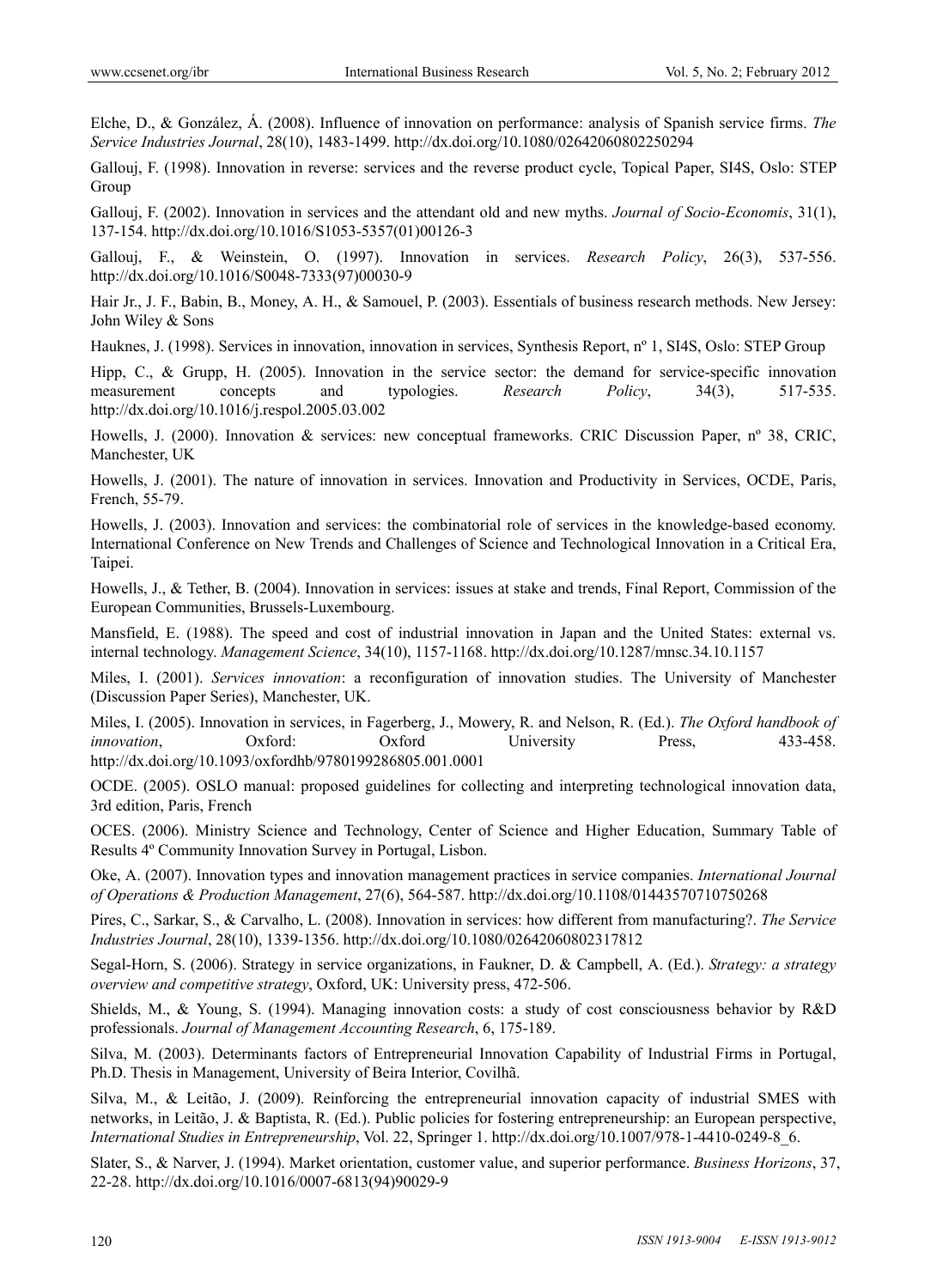Stevens, E., & Dimitriadis, S. (2005) Managing the new service development process: towards a systemic model. *European Journal of Marketing*, 39(1/2), 175-198. http://dx.doi.org/10.1108/03090560510572070

Sundbo, J. (1997). Management of innovation in services. *The Service Industries Journal*, 17(3), 432-445. http://dx.doi.org/10.1080/02642069700000028

Sundbo, J. (2009). Innovation in the experience economy: a taxonomy of innovation organizations. *The Service Industries Journal*, 29(4), 431-455. http://dx.doi.org/10.1080/02642060802283139

Sundbo, J., & Gallouj, F. (1998). Innovation in services, SI4S Synthesis Papers, Oslo: STEP Group.

Sundbo, J. & Gallouj, F. (2000). Innovation as a loosely coupled system in services. *International Journal of Services Technology and Management*, 12(1), 15-36. http://dx.doi.org/10.1504/IJSTM.2000.001565

Tether, B. (2005). Do Services Innovate (Differently)? Insights from the European Innobarometer Survey. *Industry and Innovation*, 12, 153–184. http://dx.doi.org/10.1080/13662710500087891

Vries, E. (2006). Innovation in services in networks of organizations and in the distribution of services. *Research Policy*, 35(5), 1037-1051. http://dx.doi.org/10.1016/j.respol.2006.05.006

Weiss, P. (2003). Adoption of product and process innovations in differentiated markets: the impact of competition. *Review of Industrial Organization*, 23, 301-314. http://dx.doi.org/10.1023/B:REIO.0000031372.79077.fc

Table 1. Classification of Services

| Services typology   | Activity services sector                 | <b>NACE Codes</b> |     |
|---------------------|------------------------------------------|-------------------|-----|
| <b>KIBS</b>         | Computer and related activities          | 72-73             | 140 |
| knowledge-intensive | Research and Development                 |                   |     |
| business services   | Architectural and engineering activities | 74                | 689 |
|                     | Technical testing and analysis           |                   |     |
|                     | Total                                    |                   | 829 |

Table 2. Variables of Model

| Variables                              | Code | Measures                                                | Codification                       |
|----------------------------------------|------|---------------------------------------------------------|------------------------------------|
| <b>Innovation Product and Services</b> | In   | $1 =$ firms innovated in product/services               | Dichotomy                          |
|                                        |      | $0$ = firms did not innovated in product/services       |                                    |
| Investments in Innovation              | Adi  | Investment and Expenditures in Innovation Activities:   | Binary:                            |
|                                        |      | Intramural (in-house) R&D (Adi1)                        | $1$ = engage innovation activities |
|                                        |      | Extramural R&D (Adi2)                                   | $0 = not engage$                   |
|                                        |      | Acquisition of machinery, equipment and software (Adi3) |                                    |
|                                        |      | Acquisition of other external knowledge (Adi4)          |                                    |
|                                        |      | Training (Adi5)                                         |                                    |
|                                        |      | Marketing activities (Adi6)                             |                                    |
|                                        |      | Other preparations (Adi7)                               |                                    |